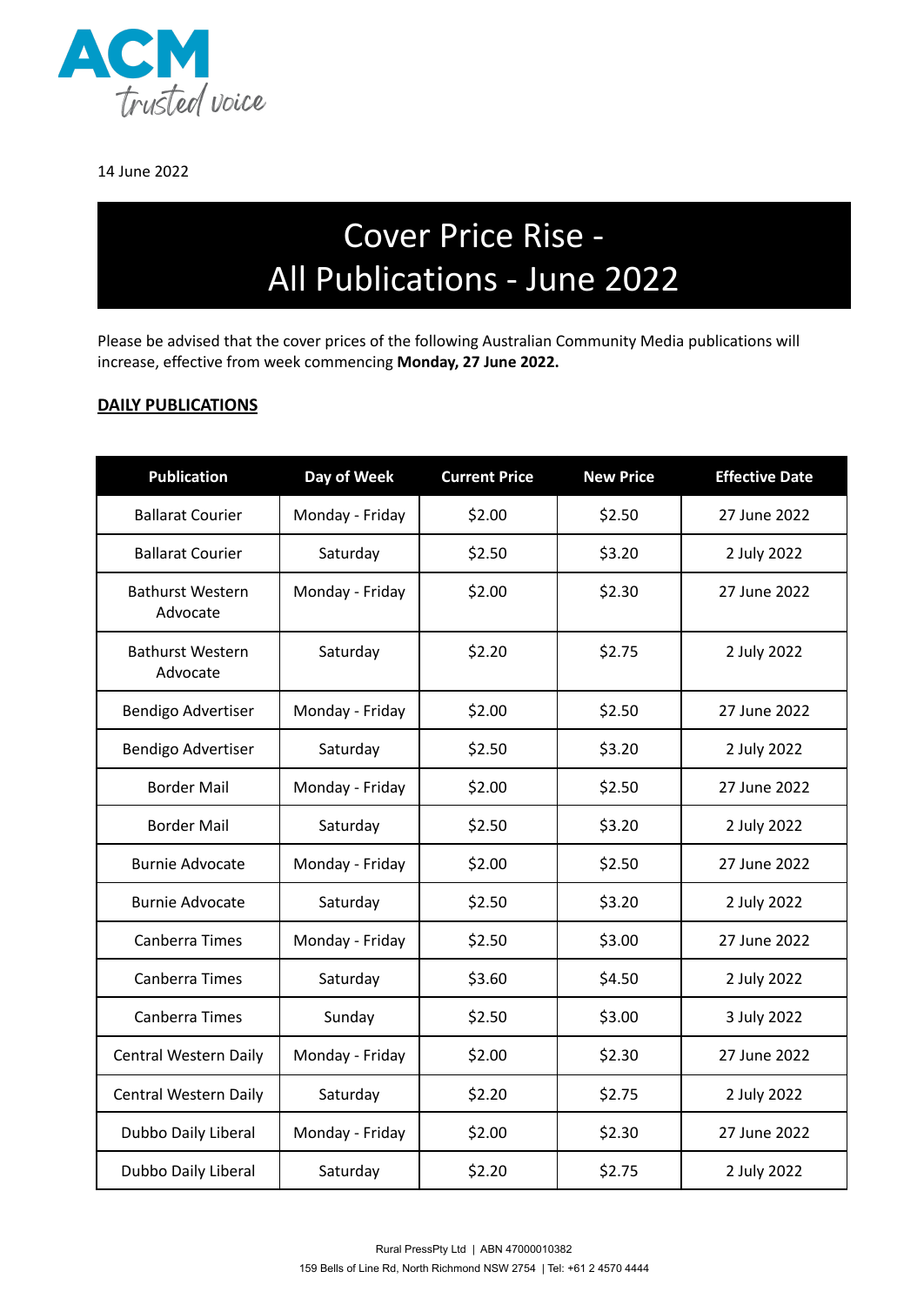

| <b>Illawarra Mercury</b> | Monday - Friday | \$2.00 | \$2.50 | 27 June 2022 |
|--------------------------|-----------------|--------|--------|--------------|
| <b>Illawarra Mercury</b> | Saturday        | \$2.70 | \$3.20 | 2 July 2022  |
| Launceston Examiner      | Monday - Friday | \$2.00 | \$2.50 | 27 June 2022 |
| Launceston Examiner      | Saturday        | \$2.50 | \$3.20 | 2 July 2022  |
| Launceston Examiner      | Sunday          | \$2.50 | \$3.20 | 3 July 2022  |
| Newcastle Herald         | Monday - Friday | \$2.00 | \$2.50 | 27 June 2022 |
| Newcastle Herald         | Saturday        | \$2.70 | \$3.50 | 2 July 2022  |
| Northern Daily Leader    | Monday - Friday | \$2.00 | \$2.30 | 27 June 2022 |
| Northern Daily Leader    | Saturday        | \$2.50 | \$3.00 | 2 July 2022  |
| Wagga Daily Advertiser   | Monday - Friday | \$2.00 | \$2.30 | 27 June 2022 |
| Wagga Daily Advertiser   | Saturday        | \$2.20 | \$2.75 | 2 July 2022  |
| Warrnambool Standard     | Monday - Friday | \$2.00 | \$2.30 | 27 June 2022 |
| Warrnambool Standard     | Saturday        | \$2.20 | \$2.75 | 2 July 2022  |

## **REGIONAL WEEKLY PUBLICATIONS**

| <b>Publication</b>       | Day of Week    | <b>Current Price</b> | <b>New Price</b> | <b>Effective Date</b> |
|--------------------------|----------------|----------------------|------------------|-----------------------|
| Area News                | Mon, Wed & Fri | \$1.70               | \$2.00           | 27 June 2022          |
| Ararat Advertiser        | Fri            | \$1.50               | \$1.80           | 1 July 2022           |
| <b>Armidale Express</b>  | Fri            | \$1.60               | \$1.80           | 1 July 2022           |
| <b>Bay Post</b>          | Wed            | \$1.80               | \$2.00           | 29 June 2022          |
| Bega News                | Fri            | \$1.80               | \$2.20           | 1 July 2022           |
| <b>Beaudesert Times</b>  | Wed            | \$1.10               | \$1.40           | 29 June 2022          |
| <b>Blayney Chronicle</b> | Thu            | \$1.80               | \$2.00           | 30 June 2022          |
| Border Chronicle         | Wed            | \$1.90               | \$2.00           | 29 June 2022          |
| Boorowa News             | Thu            | \$1.80               | \$2.00           | 30 June 2022          |
| Canowindra News          | Wed            | \$1.70               | \$2.00           | 29 June 2022          |
| Cowra Guardian           | Thu            | \$2.00               | \$2.30           | 30 June 2022          |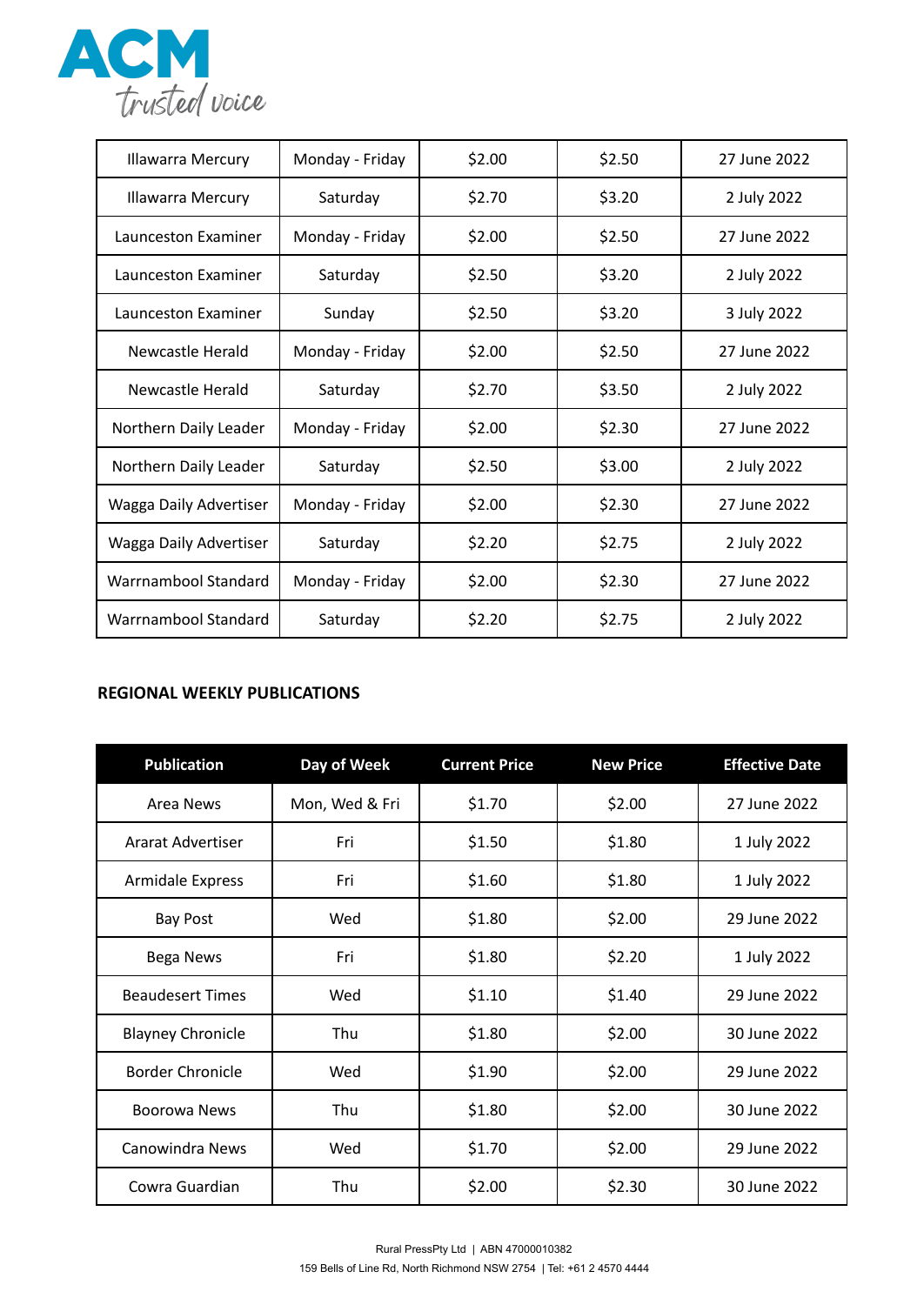

| Dungog Chronicle              | Wed       | \$1.70 | \$2.00 | 29 June 2022 |
|-------------------------------|-----------|--------|--------|--------------|
| <b>Eden Magnet</b>            | Thu       | \$1.80 | \$2.20 | 30 June 2022 |
| Forbes Advocate               | Thu       | \$2.00 | \$2.20 | 30 June 2022 |
| Gloucester Advocate           | Wed       | \$1.90 | \$2.20 | 29 June 2022 |
| Goondiwindi Argus             | Wed       | \$1.40 | \$1.80 | 29 June 2022 |
| Glen Innes Examiner           | Thu       | \$1.80 | \$2.20 | 30 June 2022 |
| <b>Goulburn Post</b>          | Wed       | \$1.80 | \$2.20 | 29 June 2022 |
| <b>Grenfell Record</b>        | Thu       | \$1.90 | \$2.20 | 30 June 2022 |
| <b>Great Lakes Advocate</b>   | Thu       | \$1.90 | \$2.20 | 30 June 2022 |
| <b>Inverell Times</b>         | Thu       | \$1.90 | \$2.20 | 30 June 2022 |
| The Irrigator                 | Tue & Fri | \$1.60 | \$2.00 | 28 June 2022 |
| <b>Katherine Times</b>        | Wed       | \$1.50 | \$1.80 | 29 June 2022 |
| Lithgow Mercury               | Fri       | \$2.00 | \$2.20 | 1 July 2022  |
| <b>Macleay Argus</b>          | Fri       | \$1.90 | \$2.20 | 1 July 2022  |
| <b>Maitland Mercury</b>       | Fri       | \$1.80 | \$2.20 | 1 July 2022  |
| <b>Manning River Times</b>    | Fri       | \$1.90 | \$2.20 | 1 July 2022  |
| Merimbula Newsweekly          | Wed       | \$1.80 | \$2.20 | 29 June 2022 |
| <b>Milton Ulladulla Times</b> | Wed       | \$1.90 | \$2.20 | 29 June 2022 |
| Moree Champion                | Thu       | \$1.70 | \$2.20 | 30 June 2022 |
| Mudgee Guardian               | Fri       | \$2.00 | \$2.20 | 1 July 2022  |
| Murray Valley Standard        | Thu       | \$1.90 | \$2.00 | 30 June 2022 |
| Narooma News                  | Wed       | \$1.80 | \$2.00 | 29 June 2022 |
| Naracoorte Herald             | Thu       | \$1.70 | \$2.00 | 30 June 2022 |
| Oberon Review                 | Thu       | \$2.00 | \$2.20 | 30 June 2022 |
| Parkes Champion               | Thu       | \$2.00 | \$2.20 | 30 June 2022 |
| Port Lincoln Times            | Thu       | \$1.90 | \$2.20 | 30 June 2022 |
| Port Macquarie News           | Fri       | \$1.90 | \$2.20 | 1 July 2022  |
| Port Pirie Recorder           | Thu       | \$1.90 | \$2.20 | 30 June 2022 |
|                               |           |        |        |              |